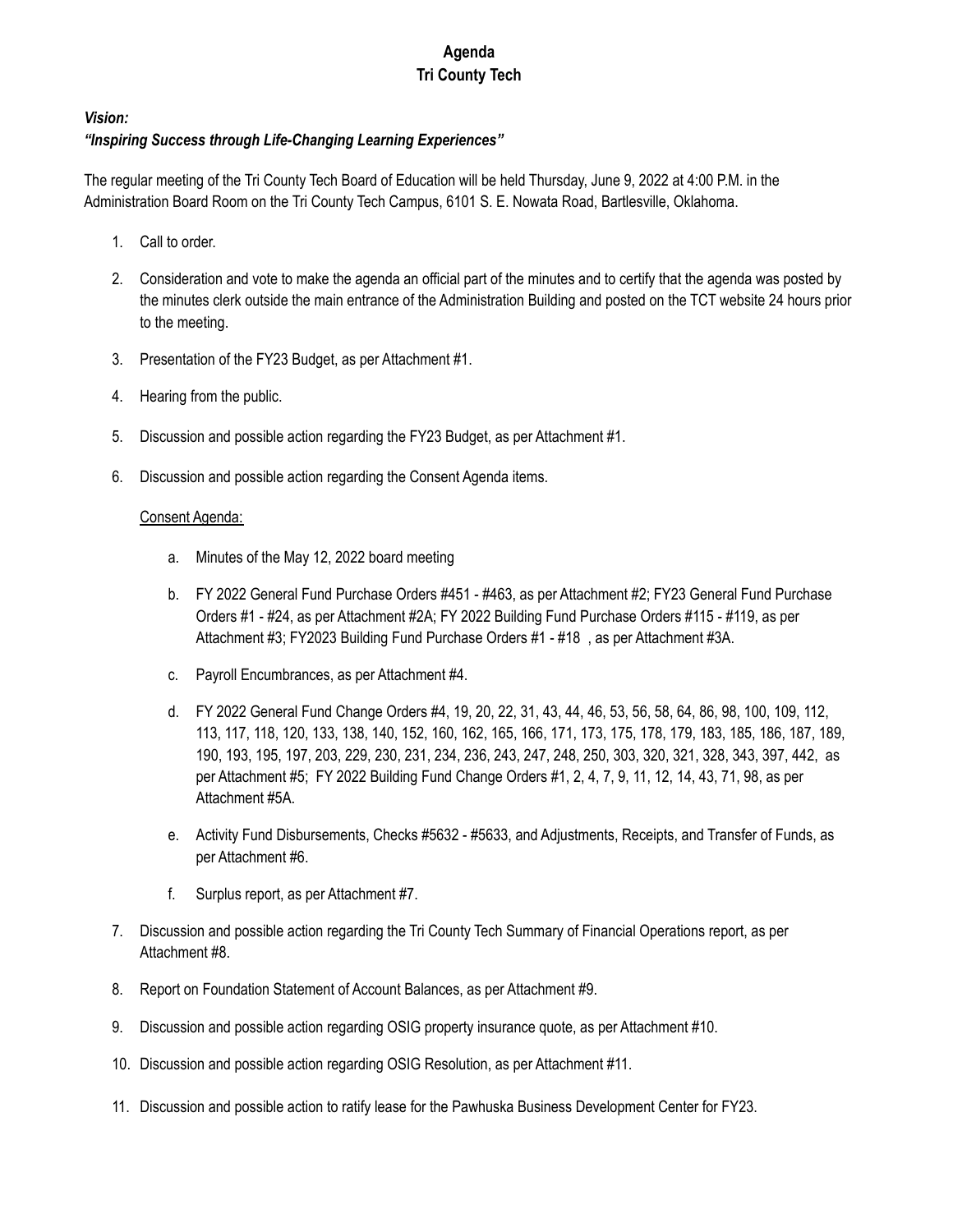- 12. Discussion and possible action to ratify lease with City of Bartlesville for the Bartlesville Police Department offices at Tri County Tech for FY23.
- 13. Discussion and possible action regarding the FY23 Resolution of Reaffirmation of Leases, as per Attachment #12.
- 14. Discussion and possible action regarding coaching proposal for FY23 with Myers + Morgan Coaching, as per Attachment #13.
- 15. Discussion and possible action regarding the FY23 quote for services from Imagine Learning, as per Attachment #14.
- 16. Discussion and possible action regarding FY23 agreement with Trane, as per Attachment #15.
- 17. Discussion and possible action regarding FY23 agreement with AT&T, as per Attachment #16.
- 18. Discussion and possible action regarding FY23 agreement with Spencer Management, as per Attachment #17.
- 19. Discussion and possible action regarding FY23 agreement with K-9 Narcotics Detection, as per Attachment #18.
- 20. Discussion and possible action regarding 2022-23 OSAG Workers' Compensation Insurance Quote, as per Attachment #19.
- 21. Discussion and possible action regarding the renewal of the ImageNet Lease Agreement, as per Attachment #20.
- 22. Discussion and possible action regarding FY23 transportation agreement with Bartlesville Public Schools, as per Attachment #21.
- 23. Discussion and possible action regarding FY23 transportation agreement with Caney Valley Public Schools, as per Attachment #22.
- 24. Discussion and possible action regarding FY23 transportation agreement with Nowata Public Schools, as per Attachment #23.
- 25. Discussion and possible action regarding the Board Resolution Authorizing the Treasurer to Invest Funds, as per Attachment #24.
- 26. Discussion and possible action regarding the Bank of Oklahoma Governmental Certificate, as per Attachment #25.
- 27. Discussion and possible action regarding the following appointments for FY2023: Encumbrance Clerk Kristen Chinn; Treasurer - Kim Smith; Assistant Treasurer - Ember McNown; Activity Fund Custodian - Ember McNown; Compliance Officer - Tara Stevens; Minutes Clerk - Tama Hill; Deputy Minutes Clerk - Tara Stevens; Purchasing Agent - Tammie Strobel; Receiving Agents - Ember McNown, Coleen Seals, Debra Smith, Kim Smith.
- 28. Discussion and possible action regarding surety bond in the amount of \$100,000 for Superintendent, surety bonds in the amount of \$5,000 each for Activity Fund Custodian, Minutes Clerk, Encumbrance Clerk and Payroll Clerk.
- 29. Discussion and possible action regarding adjustments to school board zones.
- 30. Discussion and possible action regarding time change to the August 11, 2022 school board meeting, from 4:00 pm to 2:00 pm.
- 31. Superintendent's Report